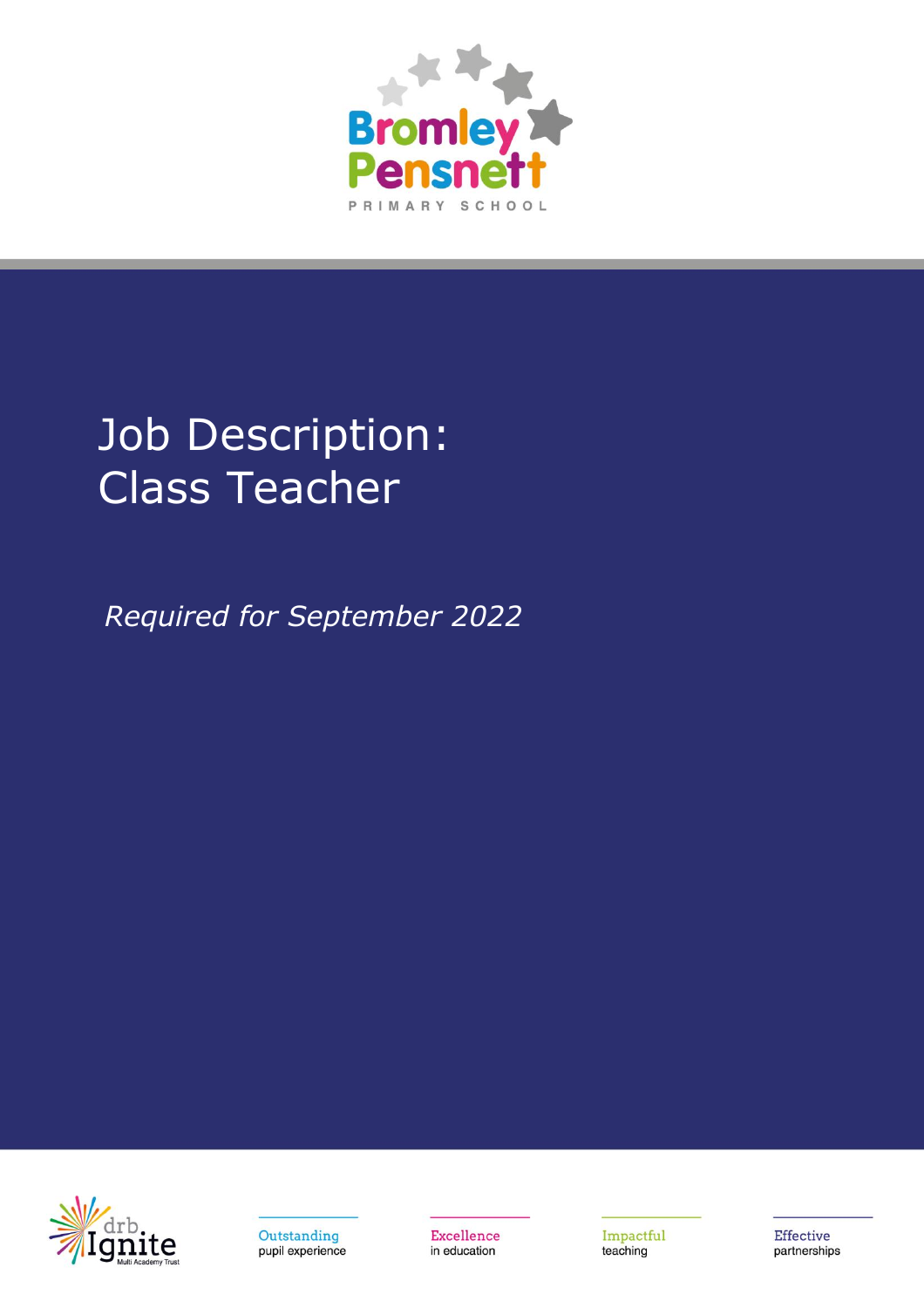

# Job description *Required for September 2022*

**Job Title:** Class Teacher

# **Responsible to:** Headteacher and Deputy Headteacher

# **General Duties**

The post holder is required to carry out under the reasonable direction of the Headteacher, the professional duties of a teacher which are set out in the relevant paragraphs of the School Teachers Pay and Conditions document and any subsequent amendments.

The post holder must at all times carry out his/her responsibilities with due regard to the Teaching Standards. The particular duties and responsibilities may be subject to reasonable change from time to time following consultation between the Headteacher and the post holder.

### **Job purpose:**

- Class teacher
- To provide outstanding learning experiences and secure outstanding achievement

### **Professional duties:**

- To implement and deliver an appropriately broad, balanced, relevant and differentiated curriculum for all learners;
- Plan, prepare and deliver lessons appropriate to the needs of the children who are assigned to the class:
- Use effective assessment for learning;
- Assess, record and report on the development, progress and attainment of pupils;
- To ensure teaching provision meets the complex special educational needs of children;
- To support pupils' spiritual, moral, social and emotional development.

### **Specific responsibilities:**

- Support the vision and values of The Bromley Pensnett Primary School, by striving to live them out daily;
- To provide all learners with experiences which provide them with the opportunity to make good progress, achieve well and reach their full potential;
- To hold high expectations and promote excellent standards of work and behaviour in and out of the classroom;
- Co-ordinate and direct the work of any teaching assistants who are assigned to the class;



Outstanding pupil experience Excellence in education

Impactful teaching

**Effective** partnerships